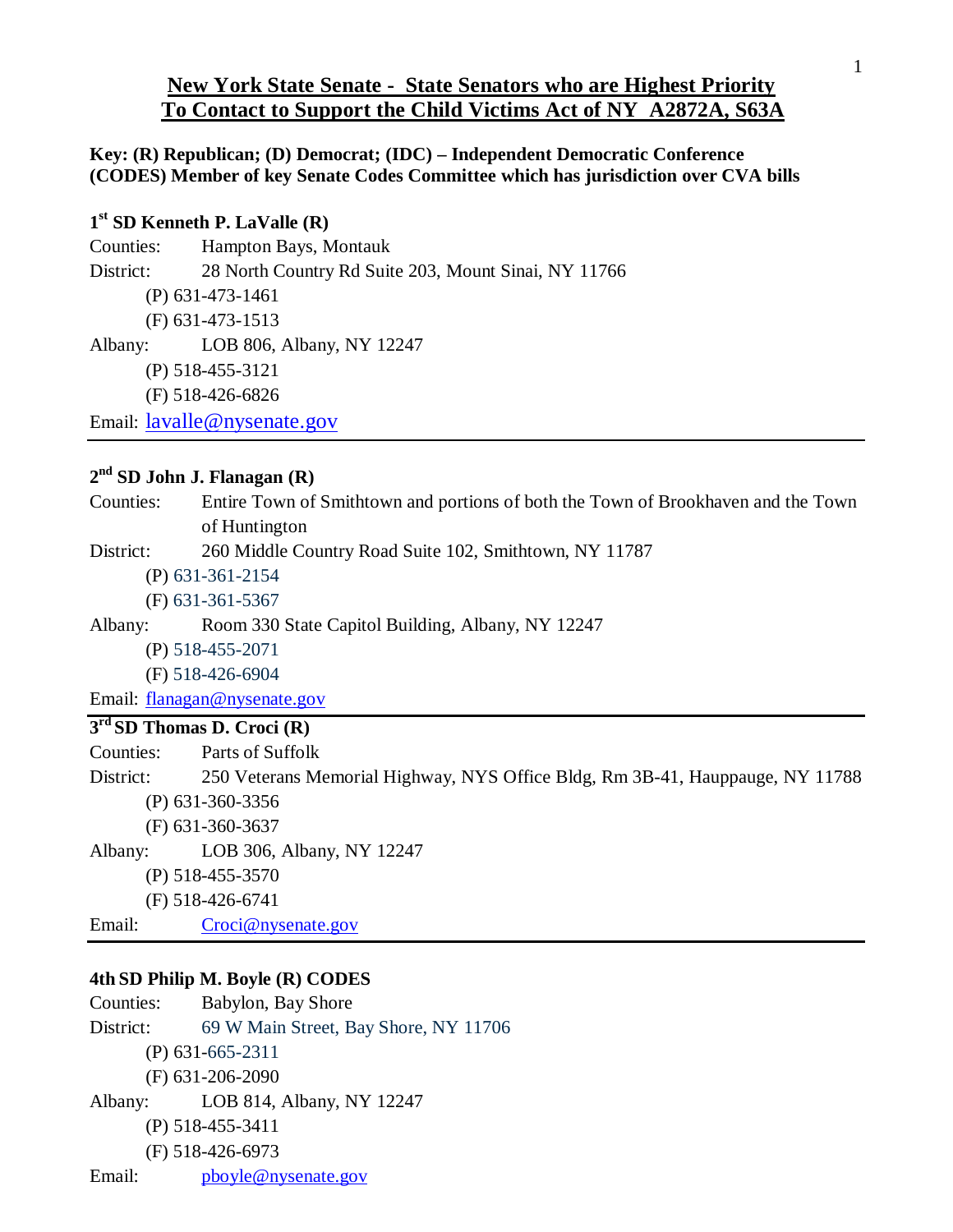### **5 th SD Carl L. Marcellino (R)**

Counties: Oyster Bay, Syosset, Huntington, Jericho, Glen Cove District: 250 Townsend Square, Oyster Bay, NY 11771 (P) 516-922-1811 (F) 516-922-1154 Albany: LOB 811, Albany, NY 12247 (P) 518-455-2390 (F) 518-426-6975 Email: marcelli@nysenate.gov

### **6 th SD Kemp Hannon (R)**

Counties: central communities of Nassau County District: 595 Stewart Ave. Suite, 540, Garden City, NY 11530 (P) 516-739-1700 (F) 516-747-7430 Albany: LOB 420, Albany, NY 12247 (P) 518-455-2200 (F) 518-426-6954 Email: hannon@nysenate.gov

### **7 th SD Jack Martins (R)**

Counties: Mineola, Port Washington, Roslyn, Westbury, and parts of Floral Park. District: 252 Mineola Blvd, Mineola, NY 11501 (P) 516-746-5924 (F) 516-746-0439 Albany: LOB 915, Albany, NY 12247 (P) 518-455-3265 (F) 518-426-6739 Email: martins@nysenate.gov

### **8 th SD Michael Venditto (R) CODES**

Counties: South Shore Long Island District: 5550 Merrick Road, Suite 205, Massapequa, NY 11758 (P) 516-882-0630 (F) 516-882-0636 Albany: LOB 946, Albany, NY 12247 (P) 518-455-3341 (F) 518-426-6823 Email: Venditto@nysenate.gov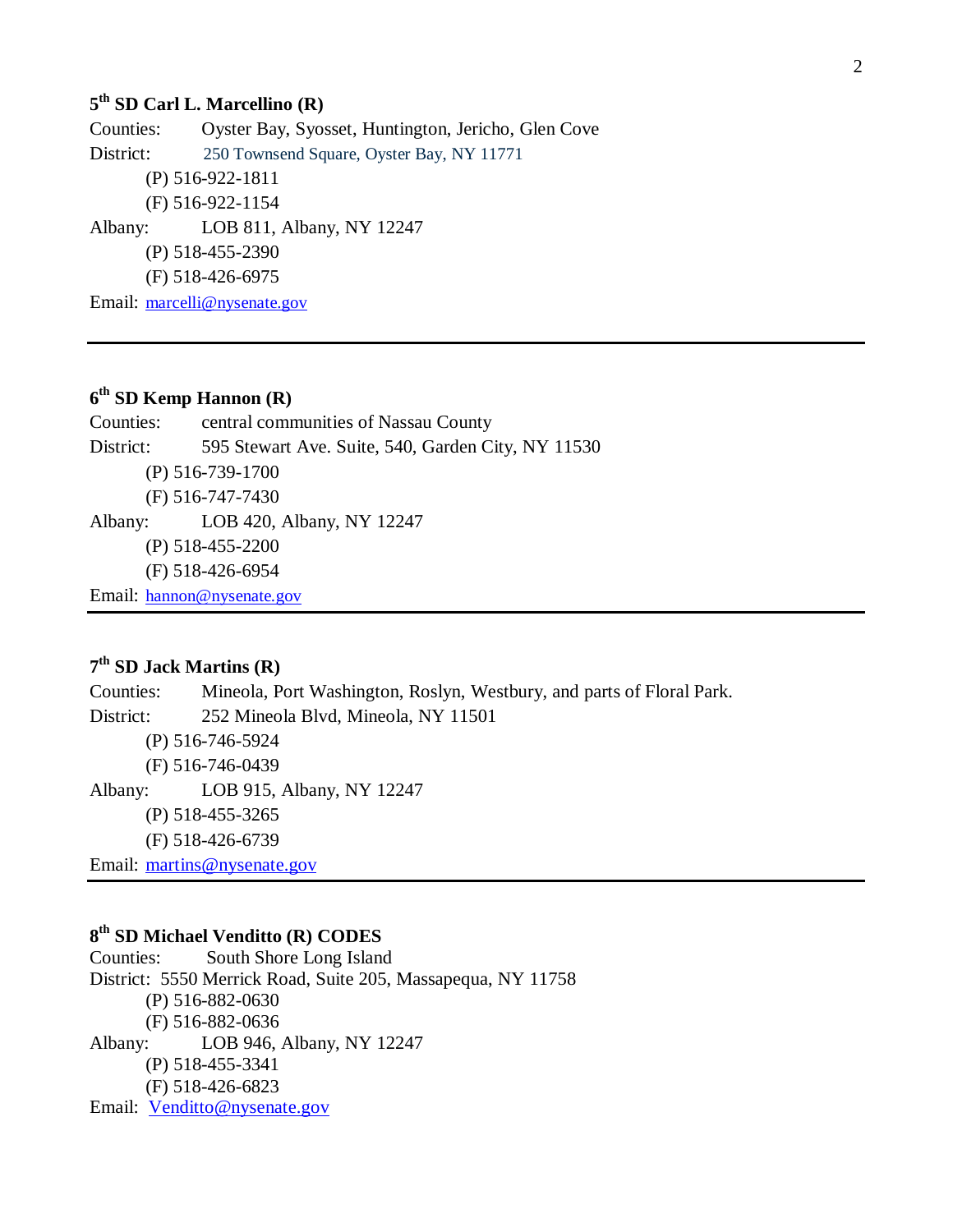### **9 th SD Vacant (formerly held by Dean Skelos)**

Counties:

District:

(P)

(F)

Albany:

(P)

(F) Email:

### **11th SD Tony Avella (IDC)**

Counties: part of Queens District: 38-50 Bell Boulevard Suite C, Bayside, NY 11361 (P) 718-357-3094 (F) 718-357-3491 Albany: LOB 902 Albany, NY 12247 (P) 518-455-2210 (F) 518-426-6736 Email: avella@nysenate.gov

## **17th SD Simcha Felder (D)**

Counties: Borough Park District: 1412 Avenue J, Suite 2E Brooklyn, NY 11230 (P) 718-253-2015 (F) 718-253-2030 Albany: LOB 944, Albany, NY 12247 (P) 518-455-2754 (F) 518-426-6931 Email: felder@nysenate.gov

## **20th SD Jesse Hamilton (D) CODES**

Counties: Crown Heights, Prospect Heights, Brooklyn District: 1669 Bedford Avenue,  $2<sup>nd</sup>$  Floor & Mezzanine Brooklyn, NY 11225 (P) 718-284-4700 (F) 718-282-3585 Albany: LOB 608, Albany, NY 12247 (P) 518-455-2431 (F) 518-426-6856 Email: Hamilton@nysenate.gov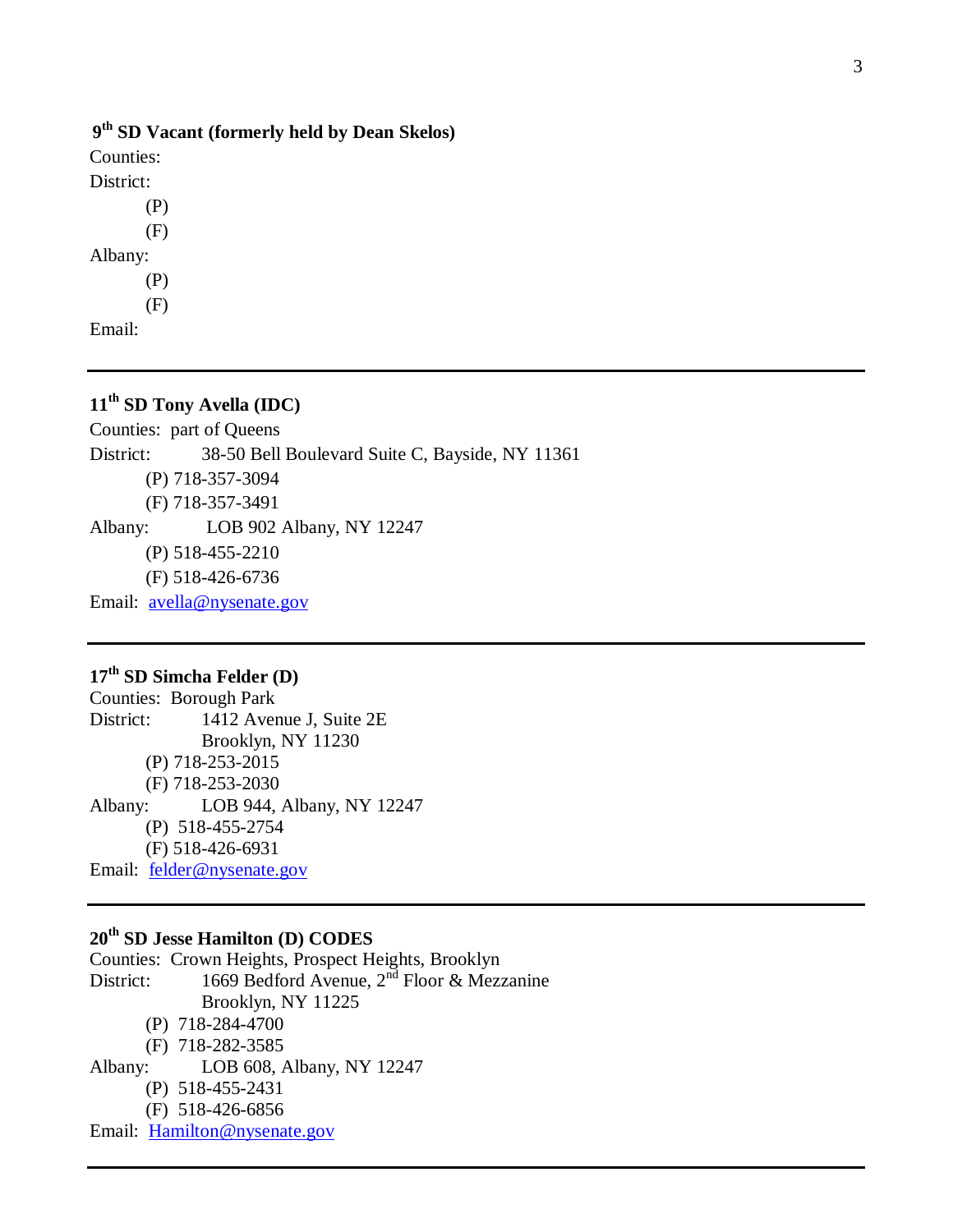### **22nd SD Martin J. Golden (R) CODES**

Counties: Bay Ridge, Dyker Heights, Bensonhurst, Marine Park, Gerritsen Beach, Gravesend and parts of Sheepshead Bay, Borough Park and Midwood District: 7408 5th Avenue 1st Floor, Brooklyn, NY 11209 (P) 718-238-6044 (F) 718-238-6170 Albany: LOB 409, Albany, NY 12247 (P) 518-455-2730 (F) 518-426-6910 Email: golden@nysenate.gov

#### **23rd SD Diane J. Savino (IDC) CODES**

Counties: Parts of Kings and Richmond District: 36 Richmond Terrace, Suite 112, Staten Island, NY 10301 (P) 718-727-9406 (F) 718-727-9426 Albany: LOB 315 Albany NY 12247 (P) 518-455-2437 (F) 518-426-6943 Email: savino@nysenate.gov

### **24th SD Andrew J. Lanza (R) CODES Co-Chair**

Counties: Richmond County District: 3845 Richmond Ave. Suite 2A, Staten Island, NY 10312 (P) 718-984-4073 (F) 718-984-4455 Albany: LOB 708, Albany, NY 12247 (P) 518-455-3215 (F) 518-426-6852 Email: <u>lanza@nysenate.gov</u>

#### **26th SD Daniel L. Squadron (D) CODES**

Counties: Lower Manhattan District: 250 Broadway, Suite 2011, NY, NY 10007 (P) 212-298-5565 (F) 212-431-7836 Albany: 188 State Street Room 515, Albany, NY 12247 (P) 518-455-2625 (F) 518-426-6956 Email: squadron@nysenate.gov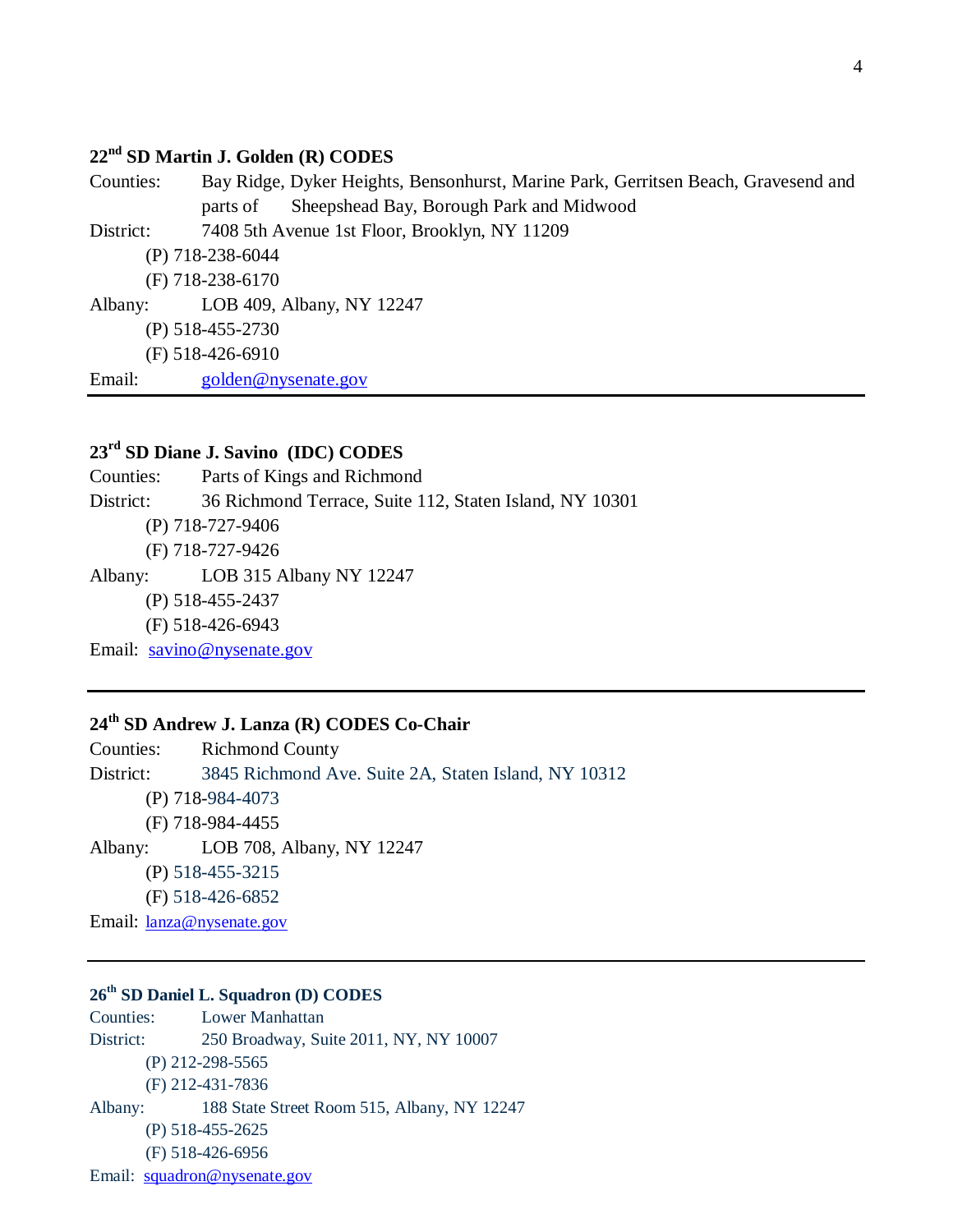### **28st SD Liz Krueger (D)**

Counties: Upper East Side Manhattan District: 1850 Second Avenue New York, NY 10128 (P) 212-490-9535 (F) 212-490-2151 Albany: LOB 808, Albany, NY 12247 (P) 518-455-2297 (F) 518-426-6874 Email: <u>lkrueger@nysenate.gov</u>

### **30th SD Bill Perkins (D)**

Counties: Harlem, Upper West Side and Washington Heights District: 163 West 125 Street, Harlem State Office Bldg, Suite 912 New York, NY 10027 (P) 212-222-7915 (F) 212-678-0001 Albany: LOB 513, Albany, NY 12247 (P) 518-455-2441 (F) 518-426-6809 Email: Perkins@nysenate.gov

### **31st SD Adriano Espaillat (D)**

Counties: Upper West Side Manhattan District: 5030 Broadway, Suites 701 and 702 New York, NY 10034 (P) 212-544-0173 (F) 212-544-0256 Albany: LOB 513, Albany, NY 12247 (P) 518-455-2041 (F) 518-426-6847 Email: espailla@nysenate.gov

### **34 th Jeffrey D. Klein (IDC)**

Counties: Parts of Bronx and Westchester District: 1250 Waters Place, Suite 1202,Bronx, NY 10461 (P) 718-822-2049 (F) 718-822-2321 Albany: LOB 913, Albany, NY 12247 (P) 518-455-3595 (F) 518-426-6887

**Email address:** jdklein@nysenate.gov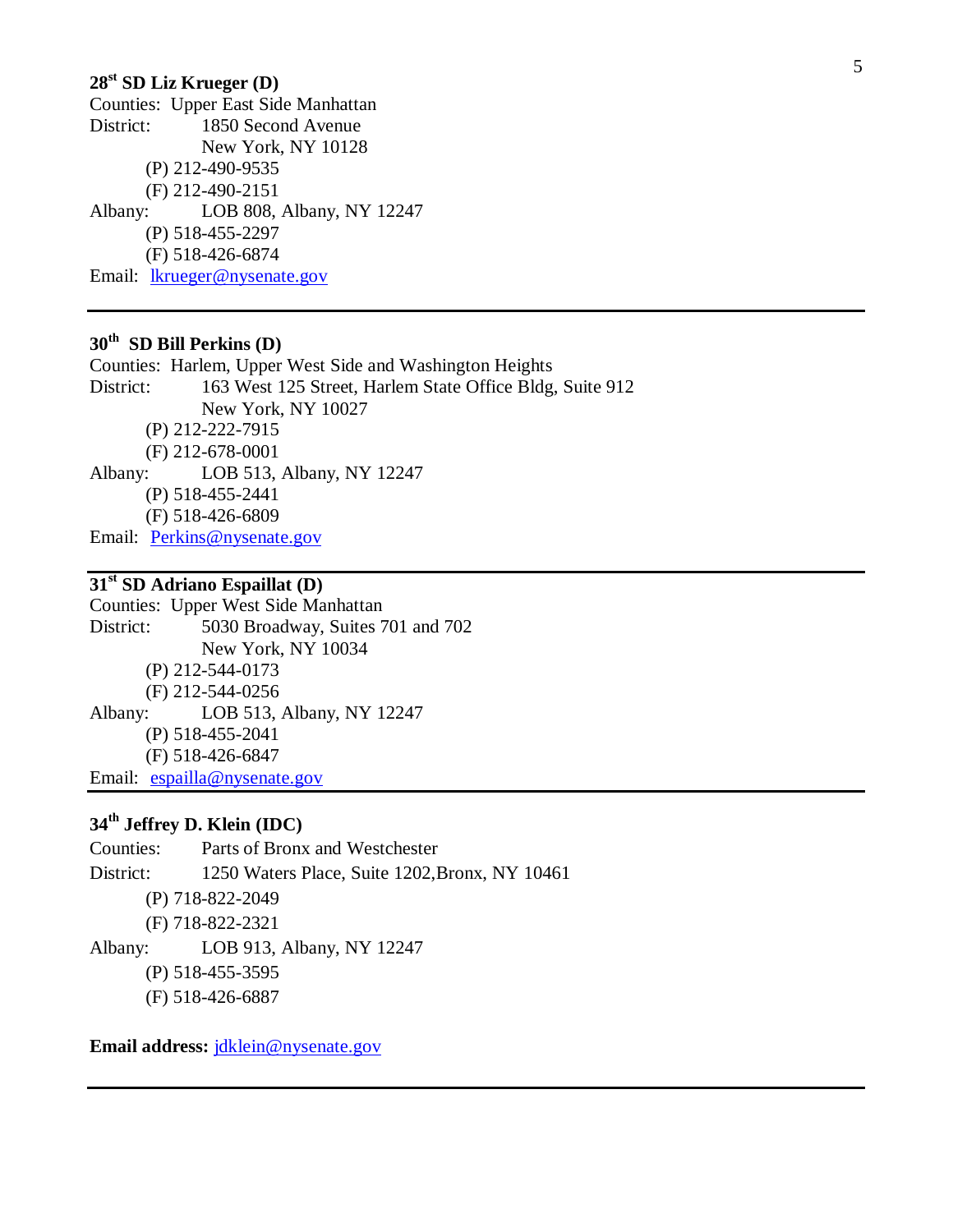### **38th SD David Carlucci (IDC)**

Counties: Parts of Rockland and Westchester District: 20 South Main Street, New City, NY 10956 (P) 845-623-3627 (F) 845-708-7701 Albany: LOB 311, Albany, NY 12247 (P) 518-455-2991 (F) 518-426-6737 Email: carlucci@nysenate.gov

## **39th SD William J. Larkin, Jr. (R)**

Counties: Orange County District: 1093 Little Britain Road, New Windsor, NY 12553 (P) 845-567-1270 (F) 845-567-1276 Albany: LOB 502, Albany, NY 12247 (P) 518- 455-2770 (F) 518-426-6923 Email: larkin@nysenate.gov \_\_\_\_\_\_\_\_\_\_\_\_\_\_\_\_\_\_\_\_\_\_\_\_\_\_\_\_\_\_\_\_\_\_\_\_\_\_\_\_\_\_\_\_\_\_\_\_\_\_\_\_\_\_\_\_\_\_\_\_\_\_\_\_\_\_\_\_\_\_\_\_\_\_\_\_\_\_\_\_\_\_

## **40th SD Terremce Murphy (R)**

Counties: Brewster District: 691 E. Main Street, Shrub Oak, NY 10588 (P) 914- 962-2624 (F) 914- 262-3505 Albany: LOB 817, Albany, NY 12247 (P) 518- 455-3111 (F) 518- 426-6977 Email: murphy@nysenate.gov

### **42nd SD John J. Bonacic (R)**

Counties: Sullivan County, ten towns and two cities in Orange County, six towns in Ulster County, and five towns in Delaware County. District: 201 Dolson Avenue Suite F, Middletown, NY 10940 (P) 845-344-3311 (F) 845-344-3328 Albany: 188 State Street Room 509 LOB Albany, NY 12247 (P) 518 455-3181 (F) 518-426-6948 Email: bonacic@nysenate.gov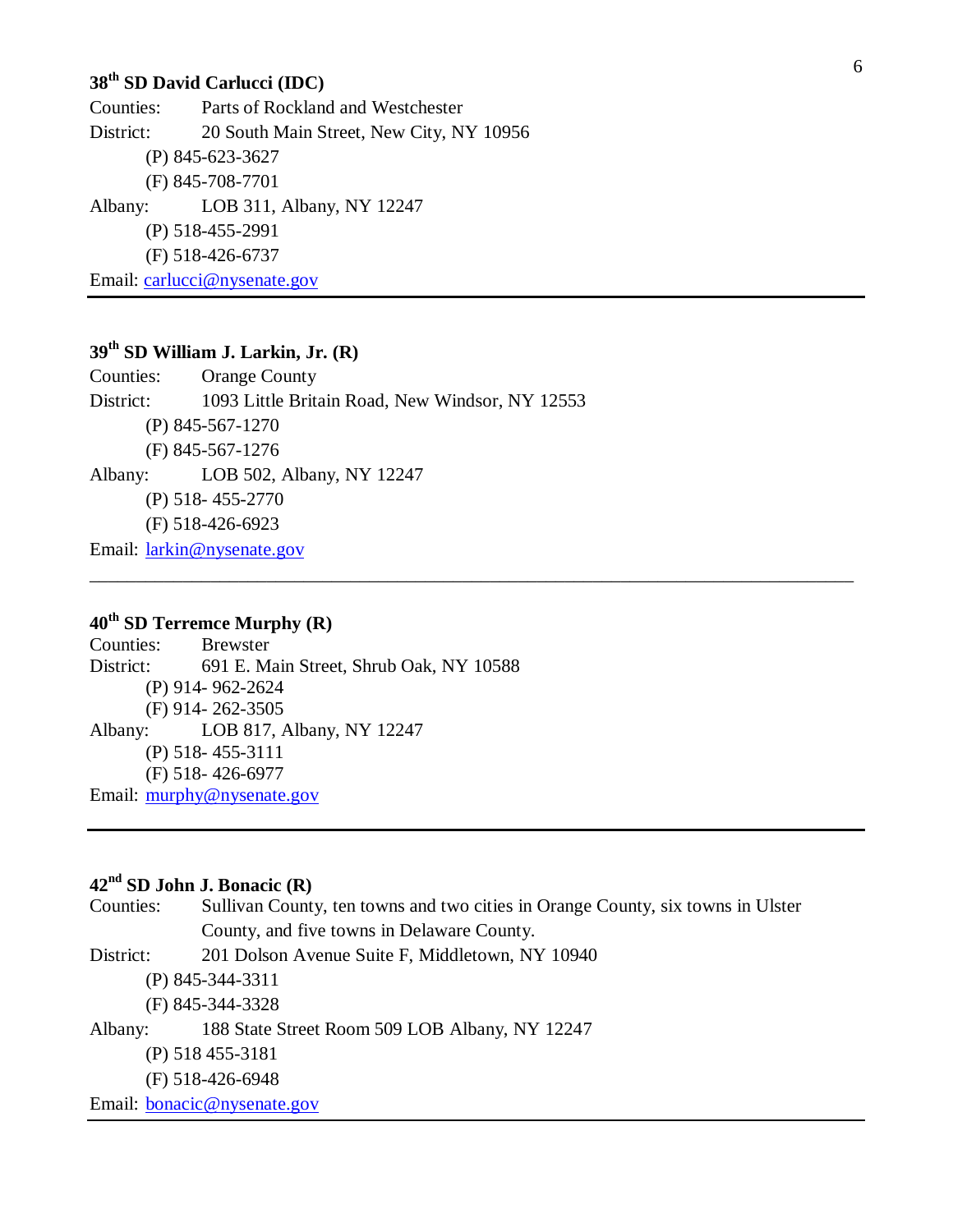### **43rd SD Kathleen A. Marchione (R)**

Counties: Parts of Rensselaer, Saratoga and Washington Counties, and all of Columbia County. District: 1 Halfmoon Town Plaza, Halfmoon, NY 12065 (P) 518-371-2751 (F) 518-371-2753 Albany: 918 LOB, Albany, NY 12247 (P) 518-455-2381 (F) 518-426-6985 Email: marchione@nysenate.gov

#### **45th SD Elizabeth O'C. Little (R)**

Counties: Clinton, Essex, Franklin, Hamilton, Warren and Washington Counties District: 5 Warren Street Suite 3, Glens Falls, NY 12801 (P) 518-743-0968 (F) 518-743-0336 Albany: 310 LOB Albany, NY 12247 (P) 518-455-2811 (F) 518-426-6873 Email: little@nysenate.gov

### **46 th SD George A. Amedore, Jr. (R)**

Counties: Schenectady District: 721 Broadway, Suite 100, Kingston, NY 12401 (P) 845-331-3810 (F) 845-331-3893 Albany: 802 LOB, Albany, NY 12247 (P) 518-455-2350 (F) 518-426-6751 Email: Amedore@nysenate.gov

### **47th SD Joseph A. Griffo (R) (codes)**

Counties: Oneida, Lewis and St. Lawrence District: 207 Genesee Street Room 408, Utica, NY 13501 (P) 315 793-9072 (F) 315 793-0298 Albany: 612 LOB, Albany, NY 12247 (P) 518 455-3334 (F) 518 426-6921 Email: griffo@nysenate.gov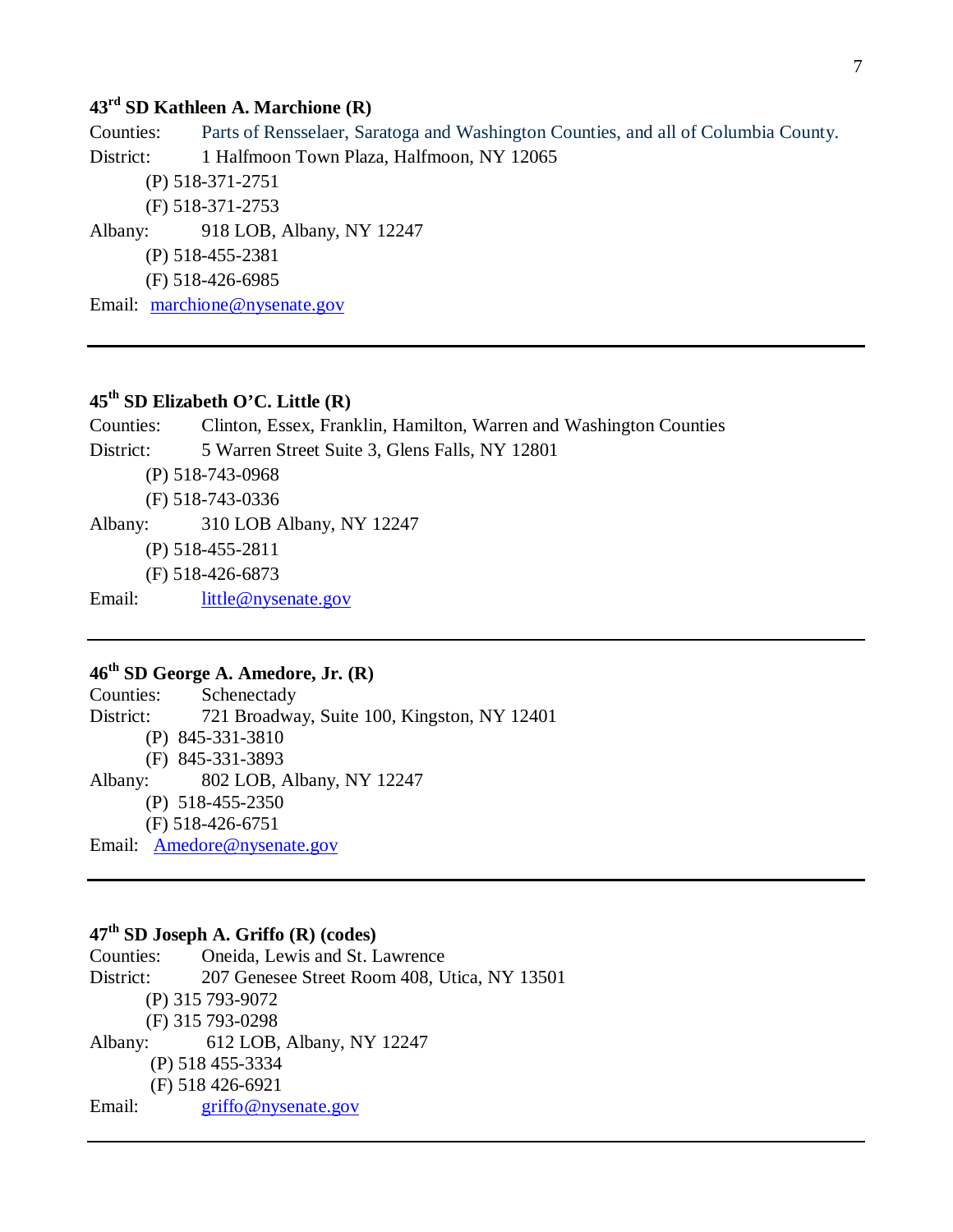### **48th SD Patty Ritchie (R)**

Counties: Oswego, Ogdensburg and Watertown District: Dulles State Office Building, Room 418, Watertown, NY 13601 (P) 315-782-3418 (F) 315-782-6357 Albany: LOB 412, Albany, NY 12247 (P) 518-455-3438 (F) 518-426-6740 Email: ritchie@nysenate.gov

### **49th SD Hugh Farley (R)**

Counties: Schenectady District: 199 Milton Avenue Suite 4, Ballston Spa, NY 12020 (P) 518 885-1829 (F) 518 885-1920 Albany: 188 State Street Room 711, LOB, Albany, NY 12247 (P) 518 455-2181 (F) 518 455-2271 Email: **Farley@nysenate.gov**

### **50th SD John A. Defrancisco (R)**

Counties: Syracuse District: 333 East Washington Street 800 State Office Building, Syracuse, NY 13202 (P) 315-428-7632 (F) 315-472-4157 Albany: 416 LOB, Albany, NY 12247 (P) 518-455-3511 (F) 518-426-6952 Email: jdefranc@nysenate.gov

\_\_\_\_\_\_\_\_\_\_\_\_\_\_\_\_\_\_\_\_\_\_\_\_\_\_\_\_\_\_\_\_\_\_\_\_\_\_\_\_\_\_\_\_\_\_\_\_\_\_\_\_\_\_\_\_\_\_\_\_\_\_\_\_\_\_\_\_\_\_\_\_\_\_\_\_\_\_\_\_\_\_

#### **51st SD James Seward (R**)

Counties: Otsego County District: 41 So. Main Street, Oneonta, NY 13820 (P) 607-432-5524 (F) 607-432-4281 Albany: 430 LOB, Albany, NY 12247 (P) 518 455-3131 F) 518-455-3123 Email: seward@nysenate.gov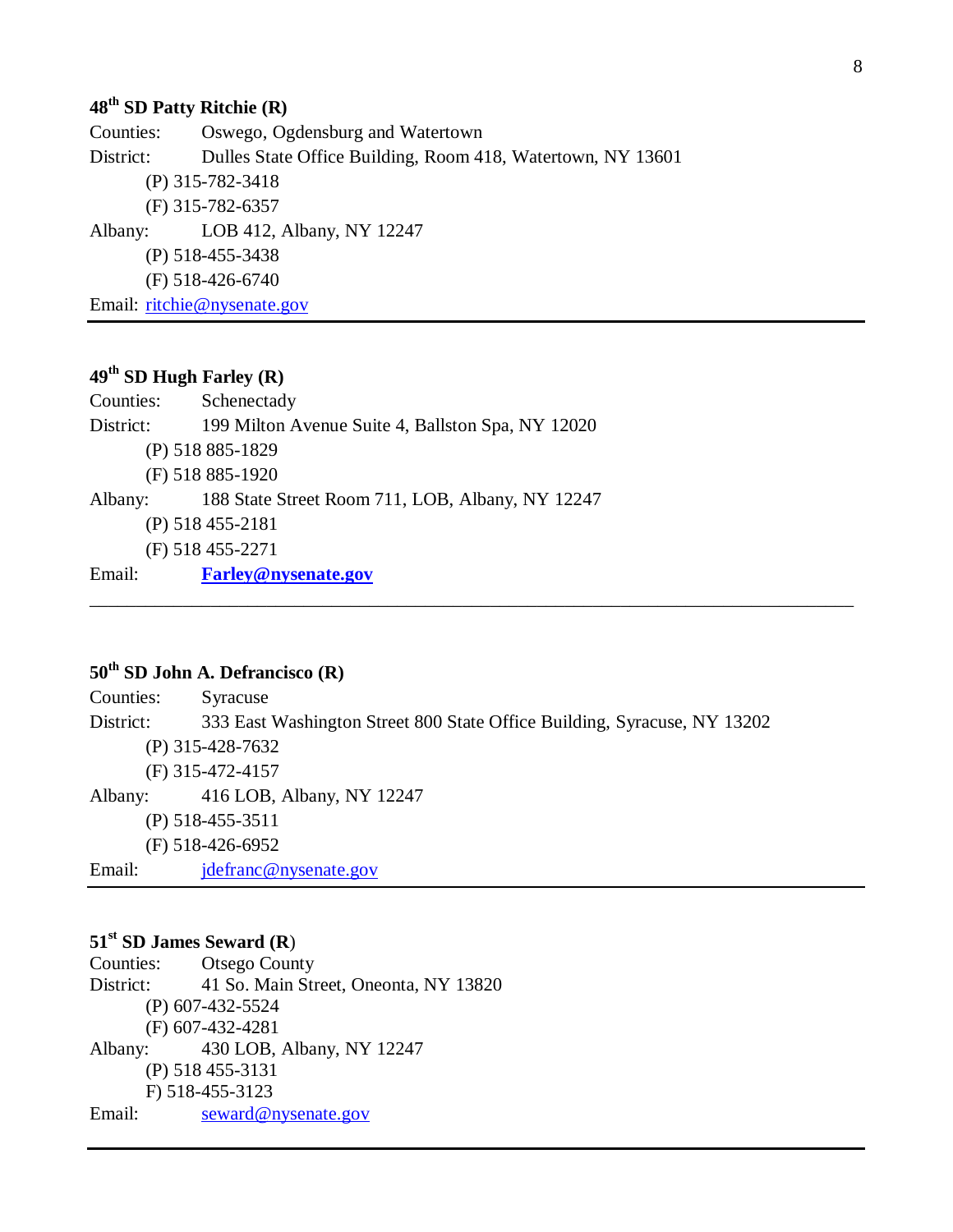### **52nd SD Federic J. Akshar (R) CODES**

Counties: Binghamton District: 44 Hawley St Rm 1607, Binghamton, NY 13901 (P) 607-773-8771 (F) 607-773-3688 Albany: 805 LOB Albany, NY 12247 (P) 518 455-2677 (F) 518-455-6720 Email: akshar@nysenate.gov

### **53rd SD David J. Valesky (IDC)**

Counties: Madison and parts of Oneida and Onondaga District: 333 East Washington Street, Room 805, Syracuse, NY 13202 (P) 315-478-8745 (F) 315-474-3804

**\_\_\_\_\_\_\_\_\_\_\_\_\_\_\_\_\_\_\_\_\_\_\_\_\_\_\_\_\_\_\_\_\_\_\_\_\_\_\_\_\_\_\_\_\_\_\_\_\_\_\_\_\_\_\_\_\_\_\_\_\_\_\_\_\_\_\_\_\_\_\_\_\_\_\_\_\_\_\_\_\_\_**

Albany: 512 LOB, Albany NY 12247 (P) 518-455-2838 (F) 518- 426-6885 EMail: valesky@nysenate.gov

# **54th SD Michael F. Nozzolio (R) CODES Chair**

Counties: Cayuga, Seneca and Wayne Counties District: 119 Fall Street, Seneca Falls, NY 13148 (P) 315 568-9816 (F) 315 568-2090 Albany: 503 LOB, Albany, NY 12247 (P) 518 455-2366 (F) 518 426-6953 Email: nozzolio@nysenate.gov

#### **55th SD Rich Funke**

Counties: Rochester District: 230 Packett's Landing, Fairport, NY 14450 (P) 585-223-1800 (F) 585-223-3157 Albany: 905 LOB, Albany, NY 12247 (P) 518-455-2215 (F) 518-426-6745 Email: Funke@nysenate.gov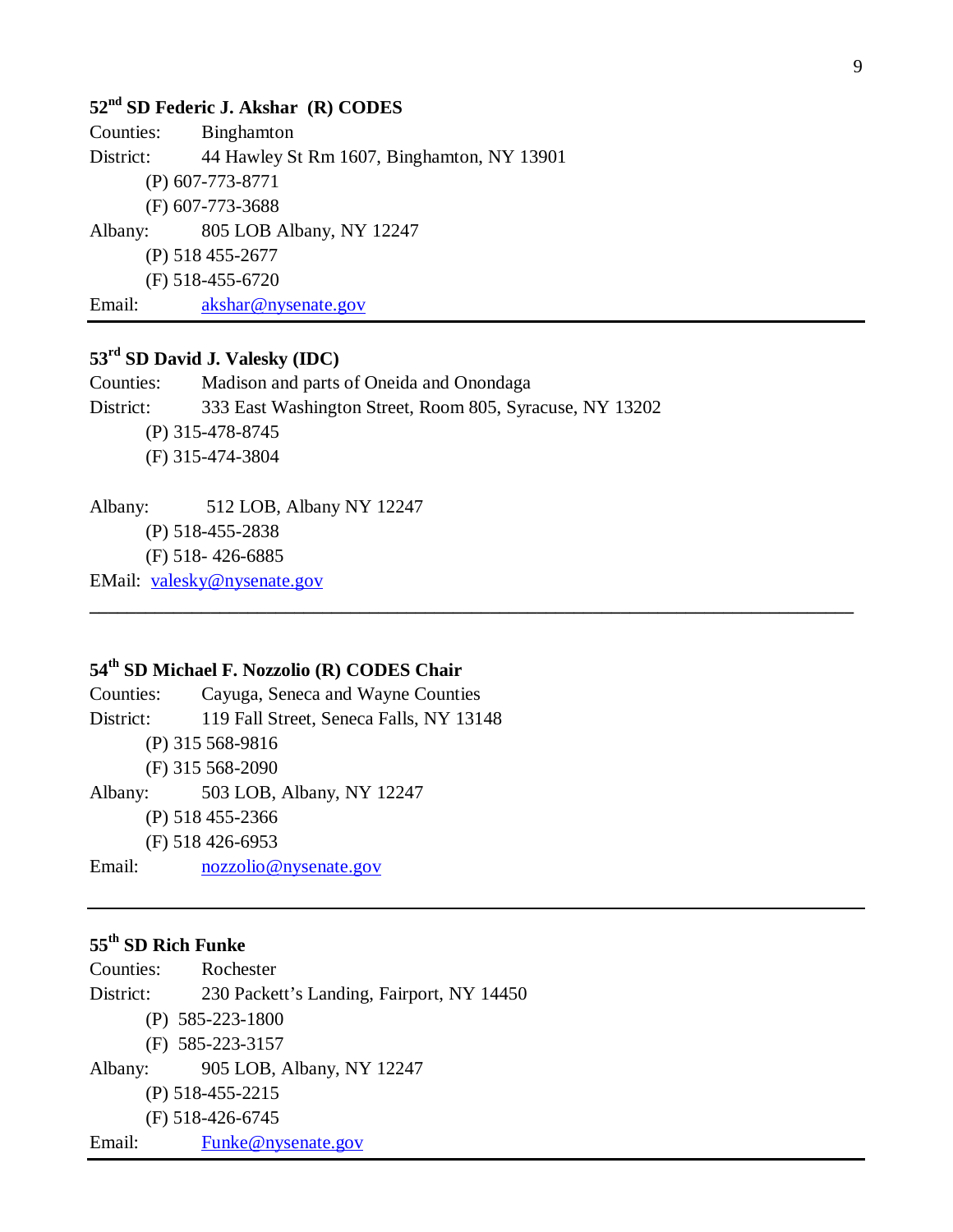#### **56th SD Joseph E. Robach (R)**

Counties: Rochester District: 2300 W. Ridge Road, Rochester, NY 14626 (P) 585 225-3650 (F) 585-225-3661 Albany: 803 LOB, Albany, NY 12247 (P) 518 455-2909 (F) 518-426-6938 Email: robach@nysenate.gov

## **57th Catharine M. Young (R)**

| Counties: | Jamestown, Olean                                    |
|-----------|-----------------------------------------------------|
| District: | Westgate Plaza 700 W. State Street, Olean, NY 14760 |
|           | (P) 716 372-4901                                    |
|           | (F) 716 372-5740                                    |
| Albany:   | 188 State Street Room 307 LOB, Albany, NY 12247     |
|           | $(P)$ 518 455-3563                                  |
|           | $(F)$ 518 426-6905                                  |
| Email:    | cyoung@nysenate.gov                                 |
|           |                                                     |

## **58th SD Thomas F. O'Mara (R) CODES**

Counties: Chemung, Schuyler, Steuben and Yates counties, and a portion of Tompkins County (the city and town of Ithaca, and the towns of Enfield, Newfield and Ulysses). District: 333 East Water Street, Suite 301 Elmira, NY 14901 (P) 607-735-9671 (F) 607-735-9675 Albany: 307 LOB, Albany, NY 12247 (P) 518-455-2091 (F) 518-426-6976 Email address: **omara@nysenate.gov** 

## **59th SD Patrick Gallivan (R) CODES**

Counties: Warsaw, Geneseo and Elma District: 2721 Transit Road Suite 116, Elma, NY 14059 (P) 716-656-8544 (F) 716-656-8961 Albany: LOB 947, Albany, NY 12247 (P) 518-455-3471 (F) 518-426-6949 Email: gallivan@nysenate.gov